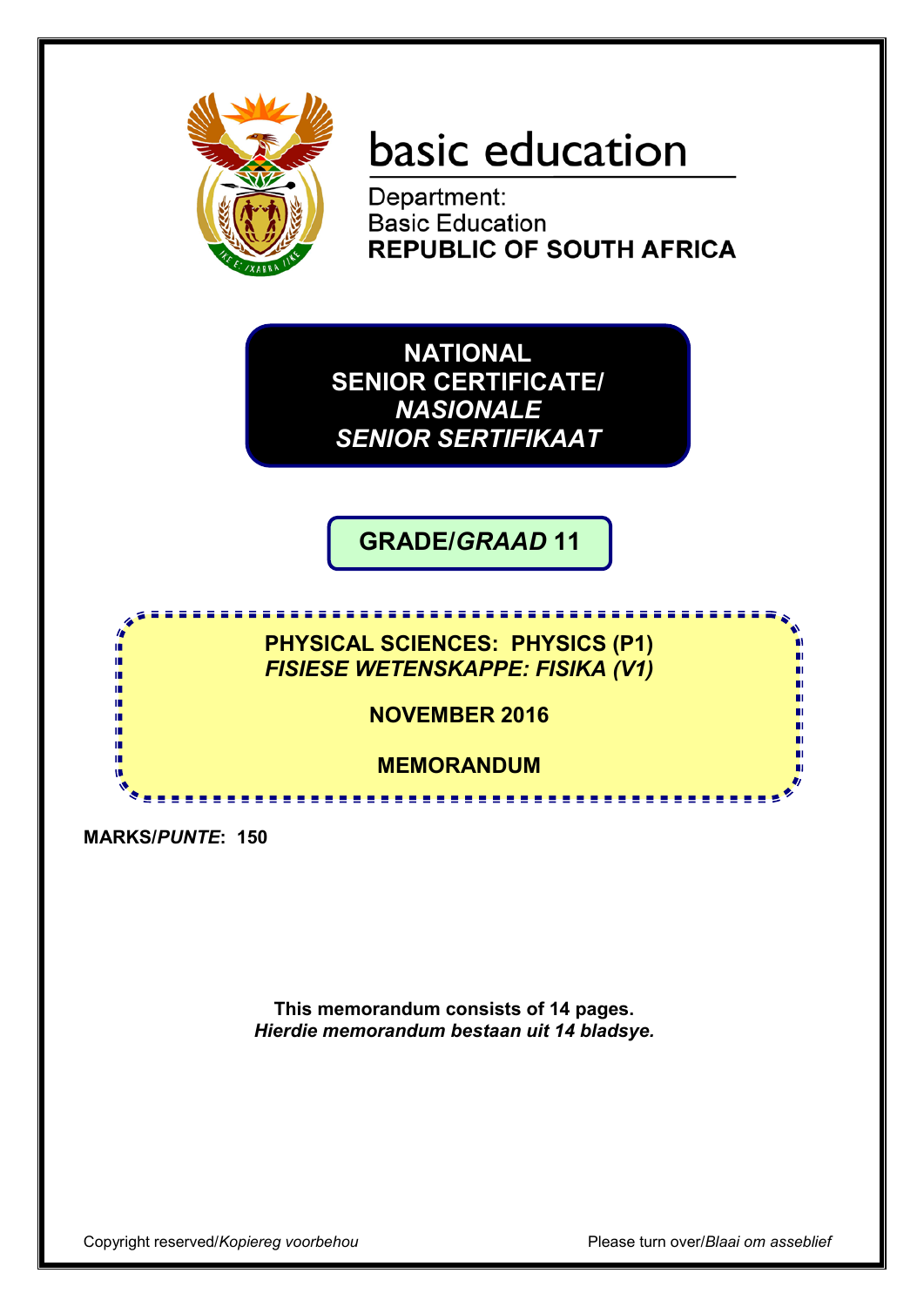## **QUESTION 1/***VRAAG 1*

| 1.10  | $C \curvearrowleft$                | (2)<br>$[20]$ |
|-------|------------------------------------|---------------|
| 1.9   | $A \vee C$                         | (2)           |
| 1.8   | $\mathsf{D} \mathsf{v} \mathsf{v}$ | (2)           |
| $1.7$ | $B \vee \vee$                      | (2)           |
| 1.6   | $C \vee C$                         | (2)           |
| 1.5   | $A \vee C$                         | (2)           |
| 1.4   | $A \vee C$                         | (2)           |
| 1.3   | $C \vee C$                         | (2)           |
| $1.2$ | $B \vee \vee$                      | (2)           |
| $1.1$ | $\mathsf{D} \curvearrowleft$       | (2)           |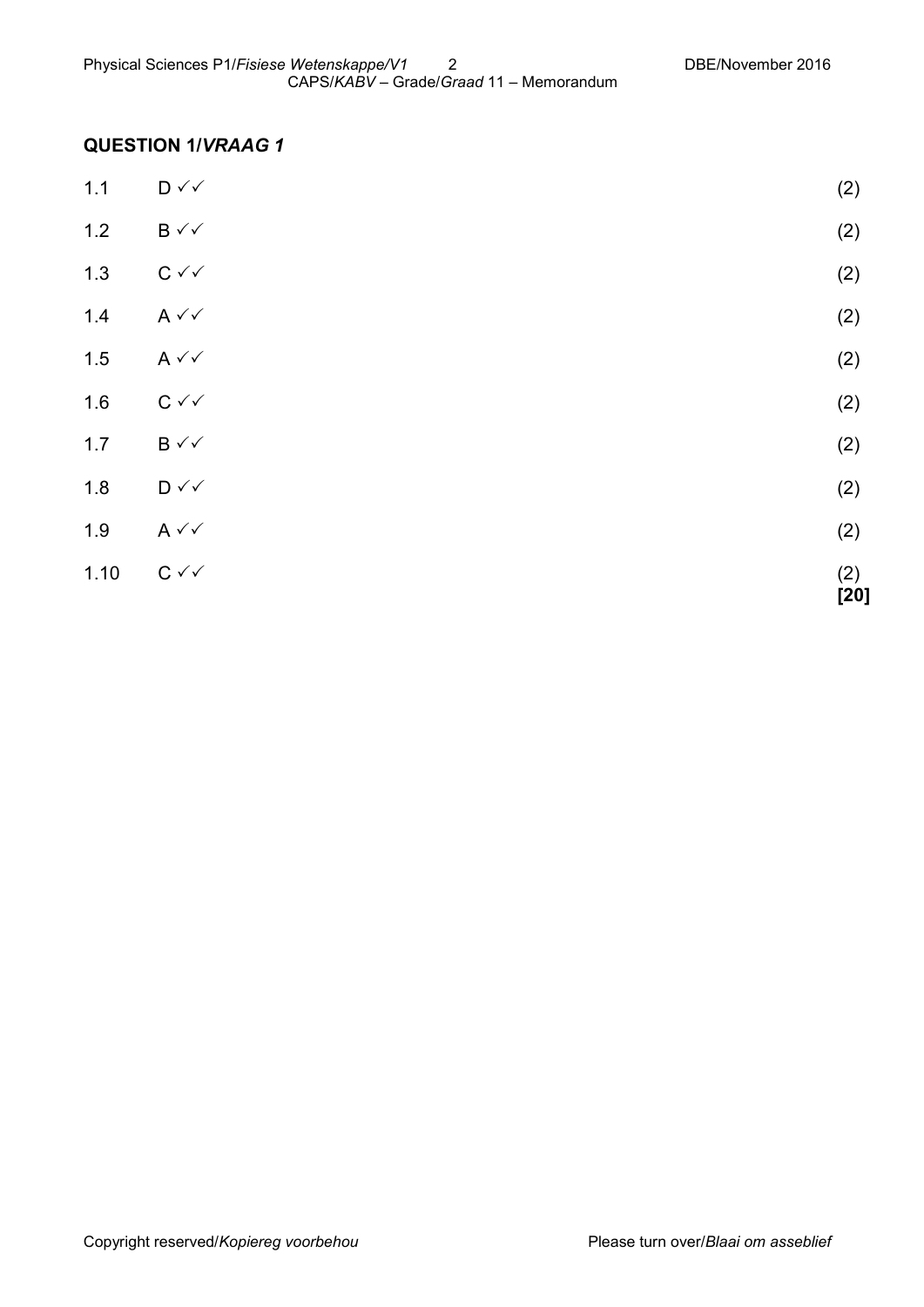#### **QUESTION 2/***VRAAG 2*

| 2.1   | The sum of two or more vectors $\checkmark\checkmark$<br>Die som van twee of meer vektore<br>OR/OF<br>The single vector having the same effect as two or more vectors together.<br>Die enkele vektor wat dieselfde effek as twee of meer vektore saam het.                                                                                         | (2) |
|-------|----------------------------------------------------------------------------------------------------------------------------------------------------------------------------------------------------------------------------------------------------------------------------------------------------------------------------------------------------|-----|
| 2.2   | The object is lifted/moved upwards $\checkmark$<br>There will be a resultant/net force not equal to zero. ✓<br>Die voorwerp word opgelig/beweeg opwaarts<br>Dit sal 'n resultante/netto krag wees wat nie nul is nie.                                                                                                                              | (2) |
| 2.3.1 | $F_v = F_A \sin 70^\circ$<br>= 730 sin 70 $\degree$ $\checkmark$<br>$= 685,98 N2$                                                                                                                                                                                                                                                                  | (2) |
| 2.3.2 | $F_x = F_A cos 70^\circ$<br>= $(730)$ cos70° √<br>= 249,67 N $\checkmark$                                                                                                                                                                                                                                                                          | (2) |
| 2.4   | $F_v = F_B \cos 10^\circ$<br>= $(1440) \cos 10^{\circ}$<br>$= 1418, 12 N$<br>$\checkmark$                                                                                                                                                                                                                                                          |     |
|       | OR/OF<br>$F_v = F_B \sin 80^\circ$<br>$=$ (1 440)sin80 $^{\circ}$<br>$= 1418,12 N$                                                                                                                                                                                                                                                                 |     |
|       | Maximum/ <i>Maksimum</i> w = $F_{YA}$ + $F_{YB}$<br>$= 685,98 + 1418,12 \checkmark$<br>$= 2104.1 N \checkmark$                                                                                                                                                                                                                                     | (4) |
| 2.5   | If the distance x increases, the vertical components of the applied forces will<br>decrease $\checkmark$ and then the system will possibly not be able to pick up the<br>weight. $\checkmark$<br>Indien die afstand x vergroot, sal die vertikale komponente van die<br>toegepaste krag verklein en dan sal die stelsel moontlik nie die gewig kan |     |

*optel nie.* (2) **[14]**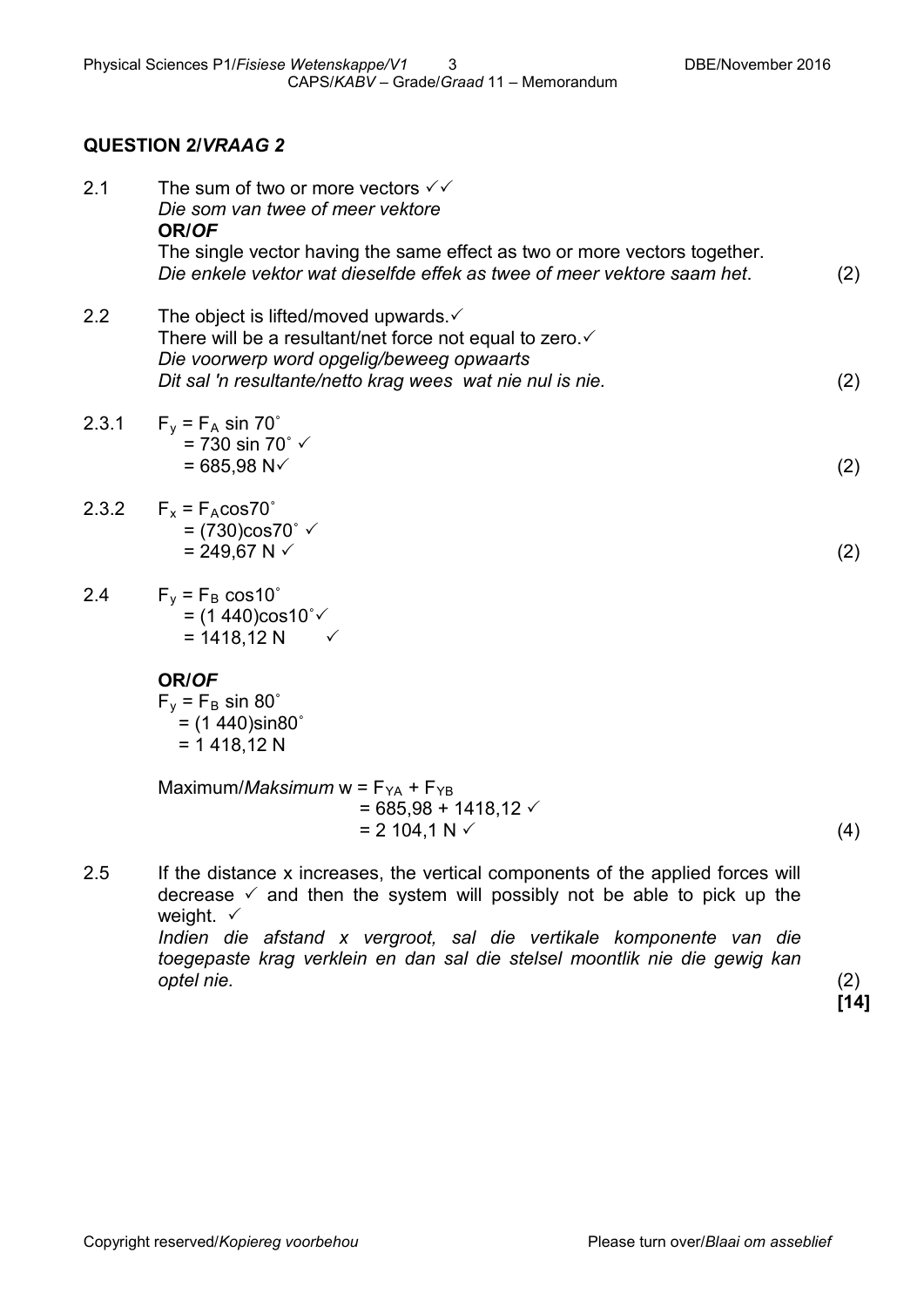(3)

## **QUESTION 3/***VRAAG 3*

3.1 A body will remain in its state of rest or motion at constant/uniform velocity  $\checkmark$ unless a non-zero resultant/net force acts on it. *'n Liggaam sal in sy toestand van rus of beweging teen konstante/uniforme snelheid bly tensy 'n nie-nul resulterende/netto krag daarop inwerk*. (2)

3.2



|                     | Notes: Accepted Labels/Aanvaarbare Byskrifte                                                                                                                                                                                 |                                                                            | Mark/Punt |             |
|---------------------|------------------------------------------------------------------------------------------------------------------------------------------------------------------------------------------------------------------------------|----------------------------------------------------------------------------|-----------|-------------|
| W                   | weight/ $F_G/F_{G}$                                                                                                                                                                                                          |                                                                            |           |             |
|                     | gewig/gravitasiekrag/swaartekrag                                                                                                                                                                                             |                                                                            |           |             |
| $\mathsf T$         | Tension/ $F_T/F_{\text{applied}}/F_A$                                                                                                                                                                                        |                                                                            | ✓         |             |
|                     | Spanning/F <sub>toegepas</sub>                                                                                                                                                                                               |                                                                            |           |             |
| F <sub>blades</sub> | F of the blades/f/Air friction/Downward force of the blades                                                                                                                                                                  |                                                                            | ✓         |             |
|                     | F van die lemme/f/Lugweerstand/Afwaartse krag van lemme                                                                                                                                                                      |                                                                            |           |             |
|                     | Any additional force: deduct 1 mark (maximum $\frac{2}{3}$ )                                                                                                                                                                 |                                                                            |           |             |
|                     | Enige addisionele krag: trek 1 punt af (maksimum %)                                                                                                                                                                          |                                                                            |           |             |
|                     | Lines must touch object otherwise (maximum $\frac{2}{3}$ )                                                                                                                                                                   |                                                                            |           |             |
|                     | Lyne moet voorwerp raak anders (maksimum %)                                                                                                                                                                                  |                                                                            |           |             |
| 3.3                 | There is an extra downward force $\checkmark$ (on the container created by the blades<br>of the helicopter)<br>Daar is 'n ekstra afwaartse krag (op die houer as gevolg van die lemme van<br>die helikopter)                 |                                                                            |           | (2)         |
| 3.4                 | $w = mg$<br>$1960 = m(9,8)$ $\checkmark$<br>m = 200 kg $\checkmark$                                                                                                                                                          |                                                                            |           | (2)         |
| 3.5                 | <b>POSITIVE MARKING FROM 3.4</b><br><b>POSITIEWE NASIEN VAN 3.4</b><br>$F_{\text{net}}$ = ma<br>$T - F_g - F_{blades} = ma \checkmark$<br>T – 1 960 – 140 $\checkmark$ = (200)(0,13) $\checkmark$<br>$T = 2126 N \checkmark$ | <b>OR/OF</b> $T - 2$ 100 = ma<br>$T - 2$ 100 = (200)(0,13)<br>$T = 2126 N$ |           | (2)         |
| 3.6                 | 2 100 N $\checkmark$                                                                                                                                                                                                         |                                                                            |           | (1)<br>[14] |
|                     |                                                                                                                                                                                                                              |                                                                            |           |             |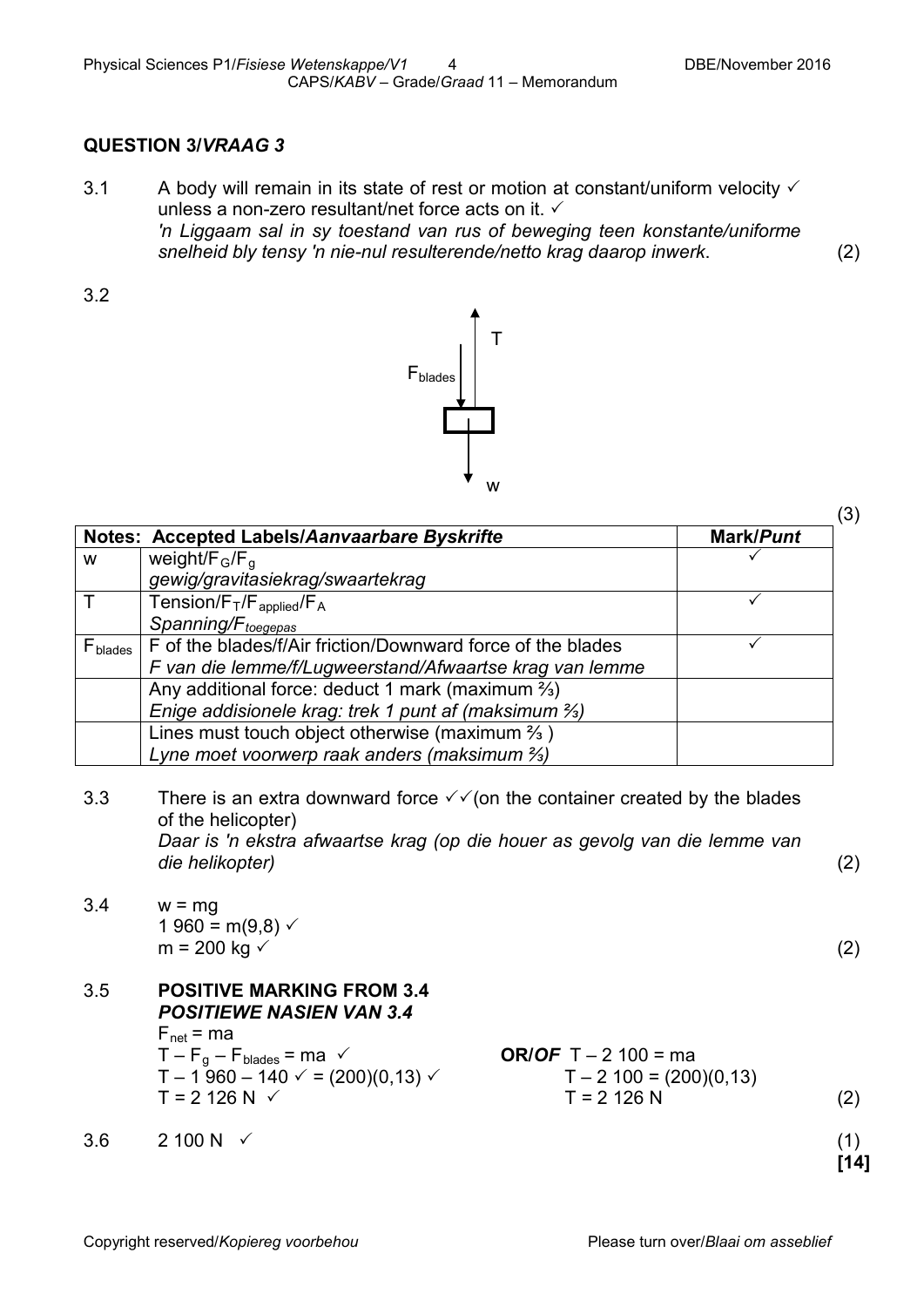#### **QUESTION 4/***VRAAG 4*

4.1 When a net force acts on an object, it will accelerate in the direction of the net force. The acceleration is directly proportional to the net force  $\checkmark$  and inversely proportional to the mass of the object.  $\checkmark$ 

> *Wanneer 'n netto krag op 'n voorwerp inwerk, sal dit in die rigting van die netto krag versnel. Die versnelling is direk eweredig aan die netto krag en omgekeerd eweredig aan die massa van die voorwerp.*

#### **OR/***OF*

Fnet α a and a α m 1 *Fnet α a en a α* m 1

4.2



|   | Notes: Accepted Labels/Aanvaarbare byskrifte                         | <b>MARK/PUNT</b>  |
|---|----------------------------------------------------------------------|-------------------|
| N | Normal force/ $F_N$                                                  |                   |
|   | Normaalkrag                                                          |                   |
| W | Weight/ $F_G/F_G$                                                    |                   |
|   | Gewig/Gravitasiekrag/Swaartekrag                                     |                   |
|   | Tension/ $F_T$                                                       |                   |
|   | Spanning                                                             |                   |
|   | Friction/ $F_f$                                                      |                   |
|   | Wrywingskrag                                                         |                   |
|   | Any additional force: deduct 1 mark maximum (maximum $\frac{3}{4}$ ) |                   |
|   | Enige addisionele krag: trek 1 punt af (maksimum 3/4)                |                   |
|   | Lines must touch dot otherwise (maximum $\frac{3}{4}$ )              |                   |
|   | Lyne moet kolletjie raak anders (maksimum $\frac{3}{4}$ )            |                   |
|   | Do not penalise if angle is shown/not shown                          |                   |
|   | Moenie penaliseer as hoek getoon/nie getoon is nie.                  |                   |
|   |                                                                      | $\left( 4\right)$ |

4.3  $f_k = \mu_k N$  $f_k = 0,2(4)(9,8) \cos 40^\circ$   $\checkmark$  $f_k = 6.01 \text{ N} \cdot \text{ up the slope/teen die helling op.}$  (4)

(2)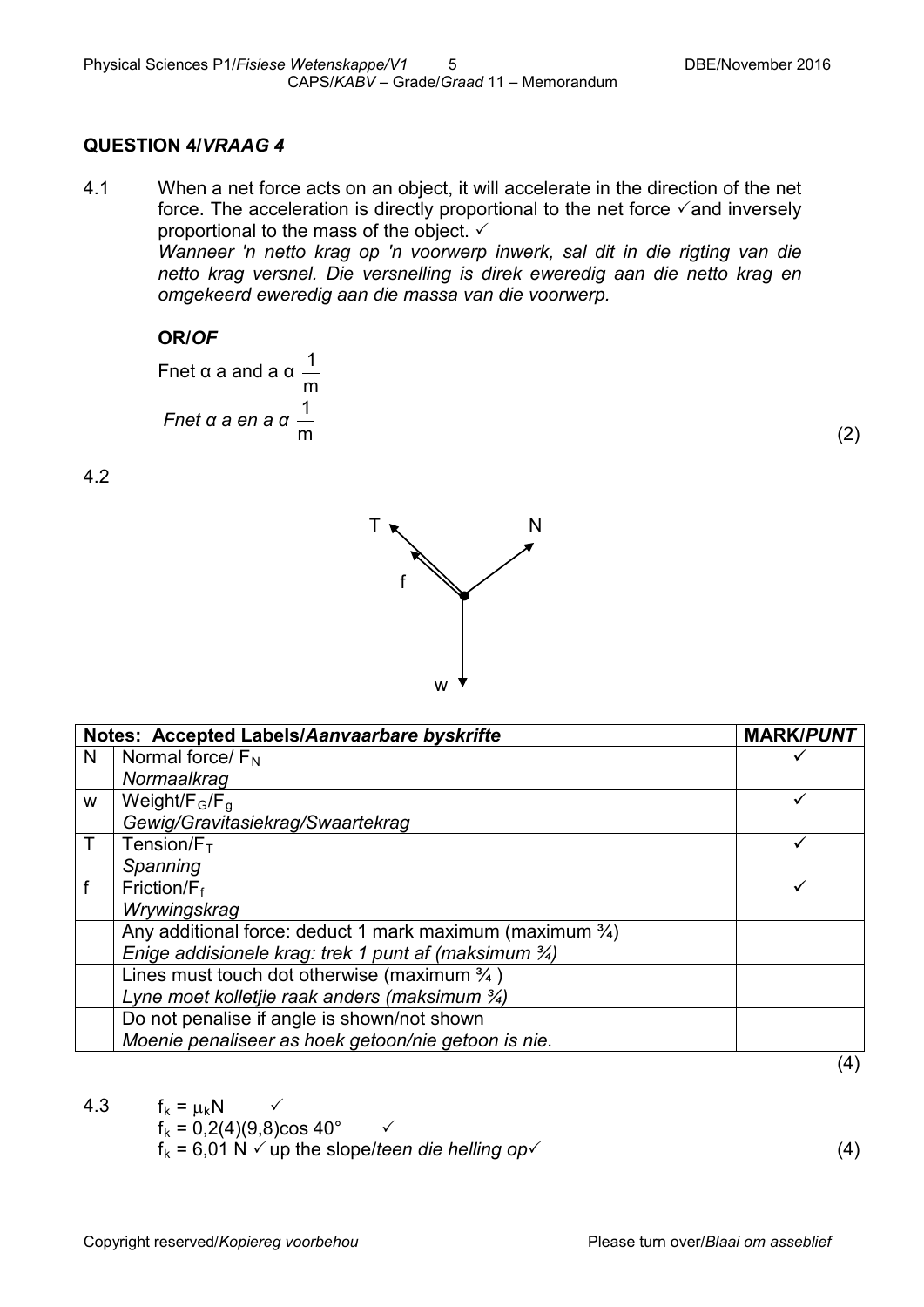#### 4.4 **POSITIVE MARKING FROM 4.3** *POSITIEWE NASIEN VAN 4.3*

 $F_{net} = ma \checkmark$ 

**For the 8 kg box: For the 4 kg box:** *Vir die 8 kg-blok: Vir die 4 kg-blok:*  $T - f = ma$ <br>  $T - 0.2(8)(9.8) \checkmark = 8a$   $\checkmark$  = 82  $\checkmark$  4(9.8) sin 40° - T  $T = 8a + 15,68$  ...(1)

<u>4(9,8) sin 40° - T – 6,01</u> = 4a  $\sqrt{25,2}$  – 6,01 – T = 4a  $19,19 - 4a = T$  ....(2)

Combining equations (1) and (2): *Kombineer vergelykings (1) en (2)*  $4(9,8)$ sin 40° – 6,01 - 4a = 0,2(8)(9,8) + 8a  $\checkmark$  $a = 0,29 \text{ m/s}^2$   $\checkmark$ 

#### **OR/***OF*

 $8a + 15.68 = 19.19 - 4a$ a = 0,29 m**.** s-2

4.5 Greater than  $\checkmark$ *Groter as*

> Explanation:/*Verduideliking:* The component parallel to the slope increases  $\checkmark$ The tension in the rope stays the same  $\checkmark$ The net force increases  $\checkmark$ *Die komponent parallel (ewewydig) aan die helling vergroot Die spanning in die tou bly dieselfde Die netto krag vergroot*

#### **OR/***OF*

**For the 8 kg box: For the 4 kg box:** *Vir die 8 kg-blok: Vir die 4 kg-blok:* 8(9,8) sin 40° – (0,2)(8)(9,8) cos 40° - T = 8a  $\checkmark$  T – 0,2(4)(9,8) = 4a  $\checkmark$  $50,39 - 12,01 - T = 8a$  ...(1)  $T - 7,84 = 4a$  ...(2)  $50,39 - 12,01 - 8a = 4a + 7,84$  $a = 2.545$  m s<sup>-2</sup>  $\checkmark$  $s^{2}$   $\times$  (4)

(6)

**[20]**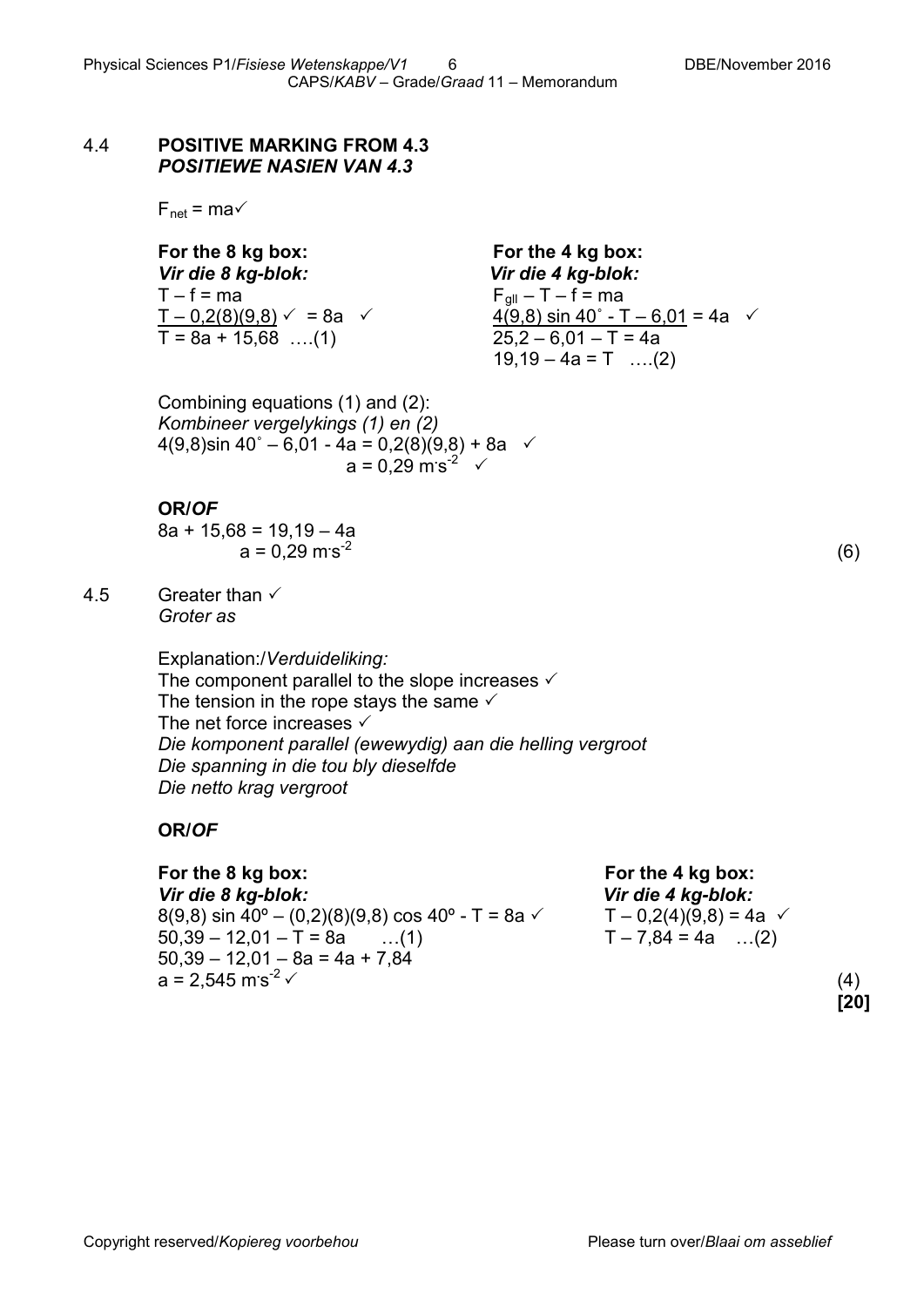#### **QUESTION 5/***VRAAG 5*

5.1 Every body in the universe attracts every other body with a force that is directly proportional to the product of their masses and inversely proportional to the square of the distance between their centres. *Elke liggaam in die heelal trek elke ander liggaam aan met 'n krag wat direk eweredig is aan die produk van hul massas en omgekeerd eweredig is aan die kwadraat van die afstand tussen hul middelpunte.* (2)

(4)

**[12]**

5.2 Weightlessness is the sensation experienced when all contact forces are removed.  $\sqrt{x}$ *Gewigloosheid is die sensasie wat ervaar word wanneer alle kontakkragte verwyder word.* (2)

5.3

$$
F = G \frac{m_1 m_2}{r^2} \quad \text{ORIOF F} = G \frac{M_E m}{R_E^2} \checkmark
$$
  
= 6,67 10<sup>-11</sup> ×  $\frac{(5,98 \times 10^{24})(3800) \checkmark}{[6.38 \times 10^6 + 25 \times 10^6]^2} = 1 539,23 \text{ N} \checkmark$ 

#### 5.4 **OPTION 1/***OPSIE 1*

Greater than  $\checkmark$ 

the mass is greater  $\checkmark$ 

and for the same force  $\checkmark$  the distance must also be greater  $\checkmark$ 

(because the product of the masses is directly proportional to the square of the distance between the centres.)

*Groter as*

*Die massa is groter*

*en vir dieselfde krag moet die afstand ook groter wees (omdat die produk van die massas direk eweredig is aan die kwadraat van die afstand tussen die middelpunte)*

| <b>OPTION 2/OPSIE 2</b>                                                                                                                                                                       | <b>OPTION 3/OPSIE 3</b>                                                                                                                                                              |                   |
|-----------------------------------------------------------------------------------------------------------------------------------------------------------------------------------------------|--------------------------------------------------------------------------------------------------------------------------------------------------------------------------------------|-------------------|
| <b>POSITIVE MARKING FROM 5.3</b>                                                                                                                                                              | Greater than $\checkmark$                                                                                                                                                            |                   |
| <b>POSITIEWE NASIEN VAN 5.3</b>                                                                                                                                                               | Groter as                                                                                                                                                                            |                   |
| Greater than $\checkmark$                                                                                                                                                                     |                                                                                                                                                                                      |                   |
| Groter as                                                                                                                                                                                     | $G \frac{m m_1}{R_1^2} = G \frac{m m_2}{R_2^2}$                                                                                                                                      |                   |
| $F = G \frac{m_1 m_2}{R^2}$                                                                                                                                                                   | $\frac{m_1}{R_1^2} = \frac{m_2}{R_2^2}$                                                                                                                                              |                   |
| 1539,23 = 6, 67 10 <sup>-11</sup> $\times \frac{(5,98 \times 10^{24})(4500)}{B^2}$                                                                                                            | $\frac{3800}{R_1^2} = \frac{4500}{R_2^2}$ $\checkmark$                                                                                                                               |                   |
| $F = \frac{Gm_1m_2}{r^2}$                                                                                                                                                                     |                                                                                                                                                                                      |                   |
| $R = 3,41 \times 10^7$ m                                                                                                                                                                      | $R_2^2 = \frac{4500}{3800} R_1^2$                                                                                                                                                    |                   |
| Distance above the surface of the Earth<br>Afstand bo oppervlak van Aarde<br>D = 3,41 x $10^7 - 6,38$ x $10^6$ $\checkmark$<br>D = 2,78 x 10 <sup>7</sup> m $\checkmark$ (or 27 768 214,93 m) | $R_2^2 = 1.0882(25 \times 10^6 + 6.38 \times 10^6)$<br>$R_2$ = 3,41 x 10 <sup>7</sup><br>D = 3,41 x $10^7 - 6,38$ x $10^6$ $\checkmark$<br>D = 2,78 x 10 <sup>7</sup> m $\checkmark$ |                   |
|                                                                                                                                                                                               | <b>OR/OF</b><br>$D = 1,0882(25 \times 10^6)$<br>$D = 2,78 \times 10^7$ m                                                                                                             | $\left( 4\right)$ |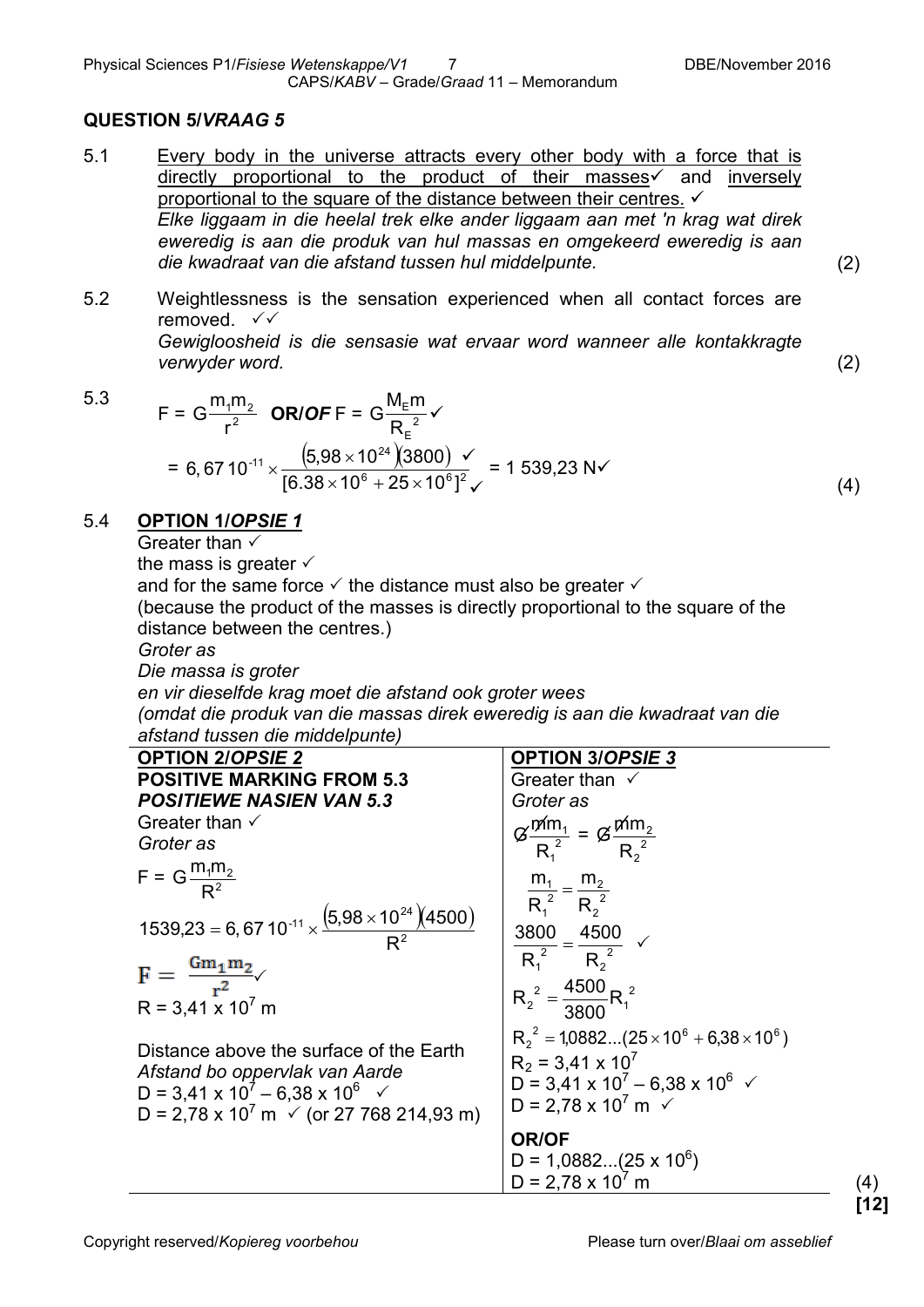## **QUESTION 6/***VRAAG 6*

| (2) |
|-----|
|     |

6.2

n = 
$$
\frac{c}{v}
$$
  
\n1,47 =  $\frac{3 \times 10^8}{v}$   
\nv = 2.04 x 10<sup>8</sup> m·s<sup>-1</sup> (3)

6.3 
$$
n_i \sin \theta_i = n_r \sin \theta_r
$$
   
 1,33 sin 37°  $\checkmark$  = 1,47 sin  $\theta$   $\checkmark$   
  $\theta = 32,99^\circ$   $\checkmark$  (4)

6.4 Olive oil has a higher optical density than water 
$$
√√
$$
 Olyfolie het 'n groter optiese digtheid as water\n
$$
(2)
$$

6.5.1 away from the normal 
$$
\checkmark
$$
  
Weg van die normale

6.5.2 The speed of light in air is faster than the speed of light in oil  $\checkmark$  because the refractive index in oil is higher than in air.  $\checkmark$  (When a light ray speeds up it refracts away from the normal.) *Die spoed van lig in lug is vinniger as die spoed van lig in olie omdat die brekingsindeks in olie groter is as in lug. (Wanneer die ligstraal vinniger beweeg breek dit weg van die normale.)* (2)

6.6.1 Oil and air *Olie en lug* (1)

- 6.6.2 One of the conditions for total internal reflection is that the light has to travel from a medium with high optical density  $\checkmark$  to a medium of lower optical density.  $\checkmark$ *Een van die voorwaardes vir totale interne weerkaatsing is dat die lig van 'n medium met 'n hoë optiese digtheid na 'n medium met 'n laer optiese digtheid moet beweeg.* (2) *digtheid moet beweeg.*
- 6.7 Wavelength  $\checkmark$ *Golflengte* (1)

**[18]**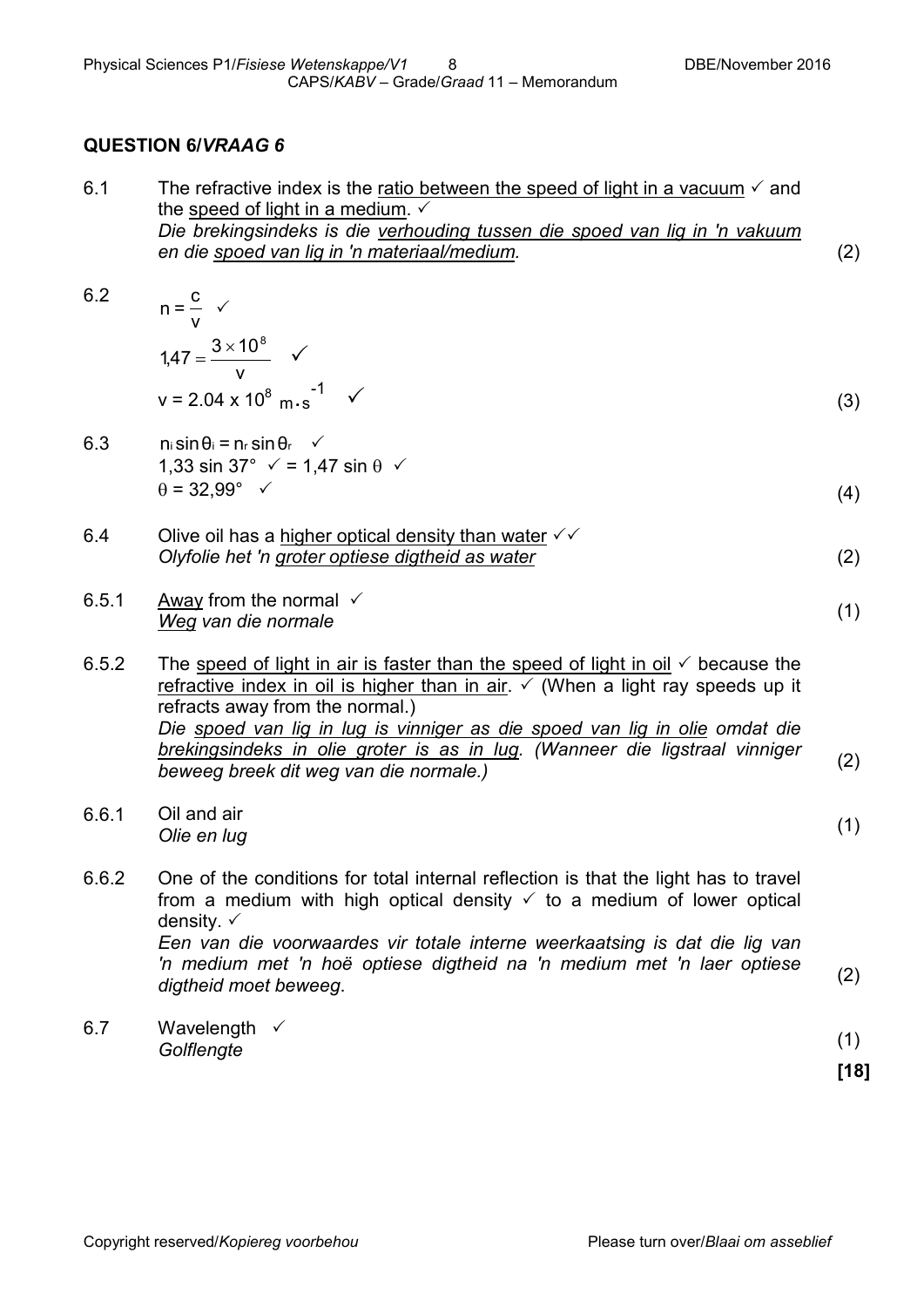# **QUESTION 7/***VRAAG 7*

| 7.1   | Every point of a wave front serves as a point source of spherical, secondary<br>waves. $\sqrt{2}$ The positions of the new wave front will be that of the surface<br>tangent to the secondary waves.<br>Elke punt van 'n golffront dien as 'n puntbron van sferiese, sekondêre golwe. |             |
|-------|---------------------------------------------------------------------------------------------------------------------------------------------------------------------------------------------------------------------------------------------------------------------------------------|-------------|
|       | Die posisies van die nuwe golffront sal dié van die oppervlakraaklyn tot die<br>sekondêre golwe wees                                                                                                                                                                                  | (2)         |
| 7.2.1 | Slit width $\checkmark$<br>Spleetwydte                                                                                                                                                                                                                                                | (1)         |
| 7.2.2 | Degree of diffraction $\checkmark$<br>Mate van diffraksie                                                                                                                                                                                                                             | (1)         |
| 7.2.3 | Wavelength/Frequency/Colour of light √<br>Golflengte/Frekwensie/Kleur van lig                                                                                                                                                                                                         | (1)         |
| 7.3   | The greater the width of the slit, the less the degree of diffraction $\checkmark\checkmark$<br>Hoe groter die wydte van die spleet, hoe kleiner die mate van diffraksie<br>OR/OF                                                                                                     |             |
|       | The smaller the width of the slit, the greater the degree of diffraction $\sqrt{6}$<br>Hoe kleiner die spleetwydte, hoe groter die mate van diffraksie                                                                                                                                | (2)         |
| 7.4.1 | The bright, central band will increase $\checkmark$<br>The coloured bands will be red instead of green $\checkmark$<br>Die helder, sentrale band sal vergroot/toeneem                                                                                                                 |             |
|       | Die gekleurde bande sal rooi in plaas van groen wees                                                                                                                                                                                                                                  | (2)         |
| 7.4.2 | If the wavelength increases, the degree of diffraction will increase. $\checkmark$<br>Indien die golflengte vergroot/toeneem, sal die mate van diffraksie<br>vergroot/toeneem<br>OR/OF                                                                                                |             |
|       | Degree of diffraction is directly proportional to wavelength. $\checkmark$<br>Die mate van diffraksie is direk eweredig aan die golflengte                                                                                                                                            | (1)<br>[10] |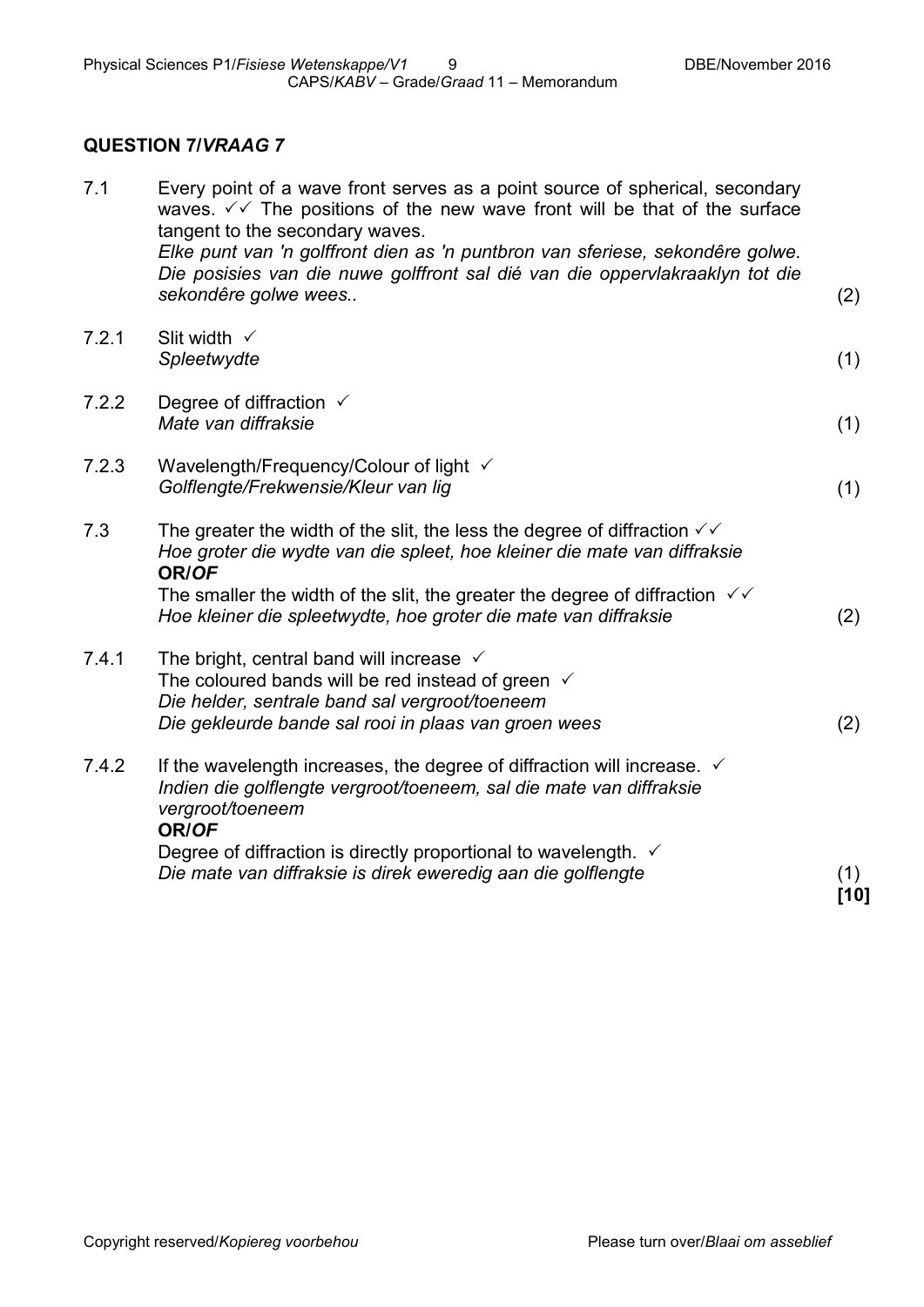#### **QUESTION 8/***VRAAG 8*

8.1



2

| Shape/Vorm                                    |  |
|-----------------------------------------------|--|
| Direction/Rigting                             |  |
| Touching the charge, no crossing lines, etc.  |  |
| Raak aan die lading/geen lyne wat kruis, ens. |  |

(3)

8.2 
$$
F = \frac{kQ_1Q_2}{r^2} \checkmark
$$

$$
F = \frac{9 \times 10^9 (5 \times 10^{-6})(5 \times 10^{-6})}{(9.84)^2}
$$

$$
F_{Y \text{ on } X} = 140,63 \text{ N right/regs}
$$
 (4)

$$
8.3.1 \quad \text{No} \quad \checkmark \tag{1}
$$

8.3.2 The electric field is stronger closer to the charges (not a uniform field) and therefore not constant  $\checkmark$  which means the force will not be constant  $\checkmark$ *Die elektriese veld is sterker nader aan die ladings (nie 'n uniforme veld nie) en daarom nie konstant nie wat beteken die krag sal ook nie konstant wees nie* (2)

 $\checkmark$ 

8.4 **POSITIVE MARKING FROM 8.2** *POSITIEWE NASIEN VAN 8.2*  $F = \frac{kQ_1Q_2}{2}$ 

$$
F = \frac{9 \times 10^{9} (4 \times 10^{-6}) (5 \times 10^{-6})}{(0.03)^{2}}
$$
  
F<sub>z on X</sub> = 200 N upwards √

$$
(\mathsf{F}_{\text{net}})^{2} = (\mathsf{F}_{\text{Y on X}})^{2} + (\mathsf{F}_{\text{Z on Y}})^{2}
$$
  
\n
$$
(\mathsf{F}_{\text{net}})^{2} = 140.63^{2} + 200^{2} \checkmark
$$
  
\n
$$
\mathsf{F}_{\text{net}} = \sqrt{140.63^{2} + 200^{2}}
$$
  
\n
$$
\mathsf{F}_{\text{net}} = 244.49 \text{ N} \checkmark
$$
  
\n(4)

**[14]**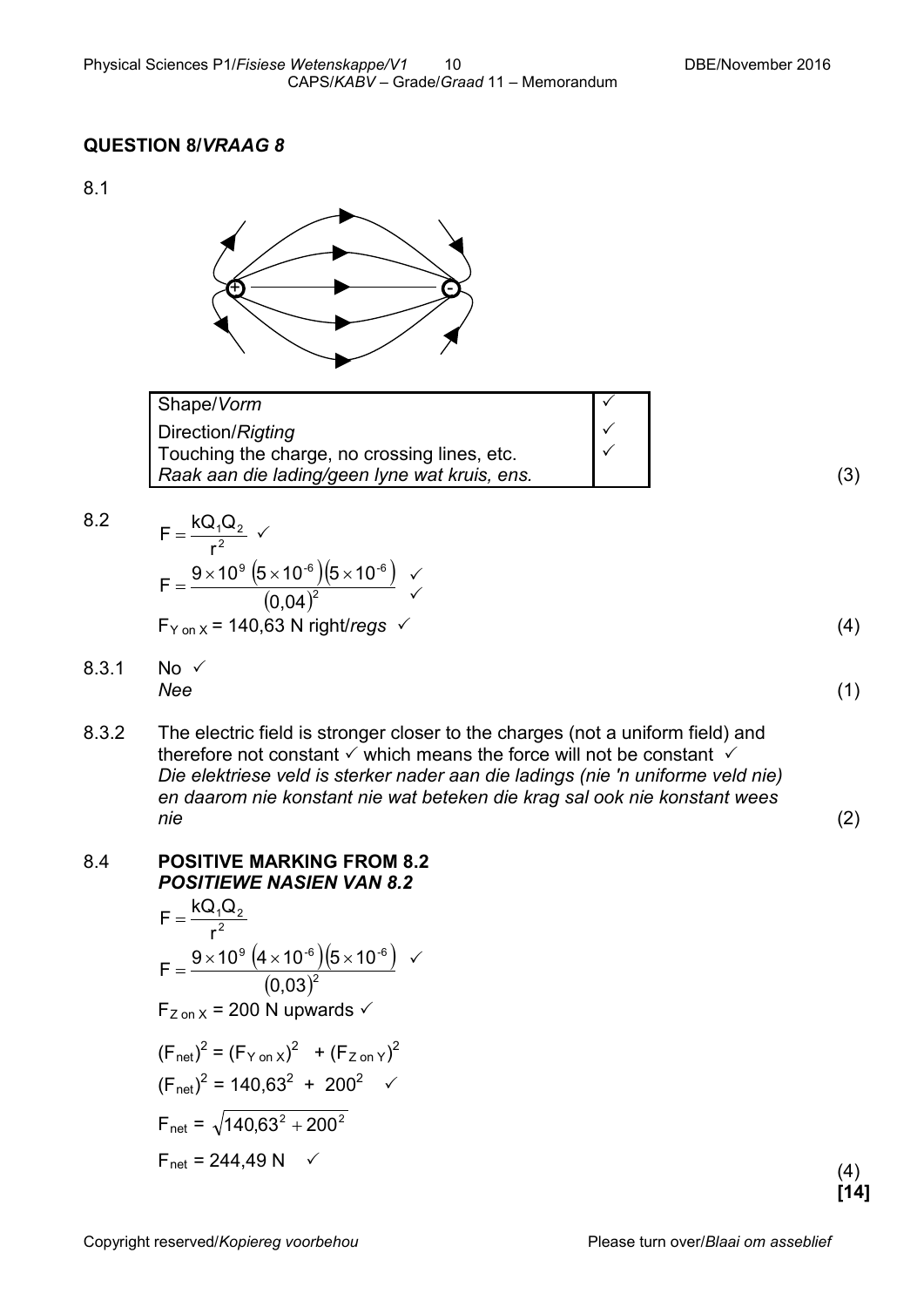#### **QUESTION 9/***VRAAG 9*

- 9.1  $\Phi = BA \cos \theta \sqrt{ }$  $\Phi = (3,2)\pi (0,04)^2 \cos 0^\circ$   $\checkmark$  $\Phi = 0.016 \text{ Wb} \checkmark$  (or 0.02 Wb) (3)
- 9.2 **POSITIVE MARKING FROM 9.1** *POSITIEWE NASIEN VAN 9.1* Δt NΔΦ  $\varepsilon = 2,8 = \frac{-250(0,016\cos 25^\circ - 0,016\cos 0^\circ)}{11}$ t ∆ ∆t = 0,13 s (0,17 s if 0,02 Wb was used/ *gebruik was*) (4)

9.3 Faraday's law.  $\checkmark$  The magnitude of the induced emf across the ends of a conductor is directly proportional to the rate of change in the magnetic flux linkage with the conductor.  $\checkmark$ *Faraday se wet. Die grootte van die geïnduseerde emk oor die ente van 'n geleier is direk eweredig aan die tempo van verandering in die magnetiese vloedkoppeling met die geleier*. (2)

9.4.1 Smaller  $\checkmark$ *Kleiner as* (2)

9.4.2 The area of a square is smaller than the area of a circle with the radius equal to the side length of the square  $\checkmark$ *Die oppervlakte van 'n vierkant is kleiner as die oppervlakte van 'n sirkel met die radius gelyk aan die sylengte van die vierkant.* **OR/***OF* 0,04<sup>2</sup>  $\lt$  π x 0,04<sup>2</sup> area of square is smaller than area of circle.  $0.04^2 < \pi$  x 0.04<sup>2</sup> oppervlakte van vierkant is kleiner as oppervlakte van sirkel. **OR/***OF*

ε directly proportional to A  $\sqrt{ }$ 

*ε direk eweredig aan A* (2)

**[12]**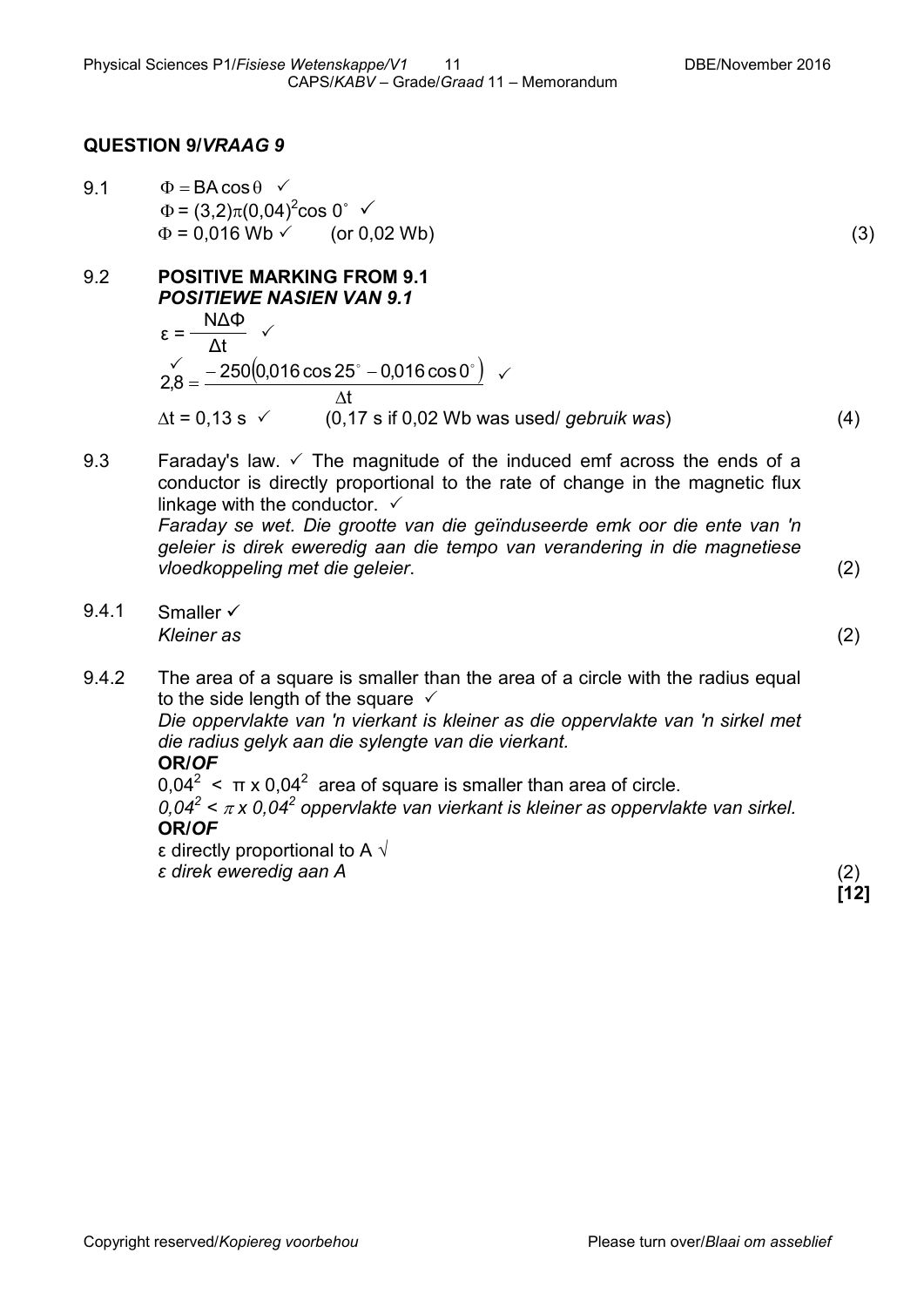#### **QUESTION 10/***VRAAG 10*

10.1 Ohm's law *Ohm se wet* (1)

10.2 Graph/G*rafiek*



| Marking criteria for graph<br>Nasienkriteria vir grafiek                                                                                        |  |
|-------------------------------------------------------------------------------------------------------------------------------------------------|--|
| Axes with correct/appropriate scale<br>Asse met korrekte en toepaslike skaal                                                                    |  |
| 5 or more of the 6 coordinates correctly plotted<br>(3-4 one mark only)<br>5 of meer van die 6 koördinate korrek gestip<br>(3-4 slegs een punt) |  |
| Drawing a line of best fit<br>Teken 'n lyn van beste passing                                                                                    |  |

10.3 Resistance of the parallel connection  $\checkmark$ *Weerstand van die parallel kombinasie* (1) 10.4 Stay the same  $\checkmark$ *Bly dieselfde* (1) 10.5 Increase *Toeneem* (1)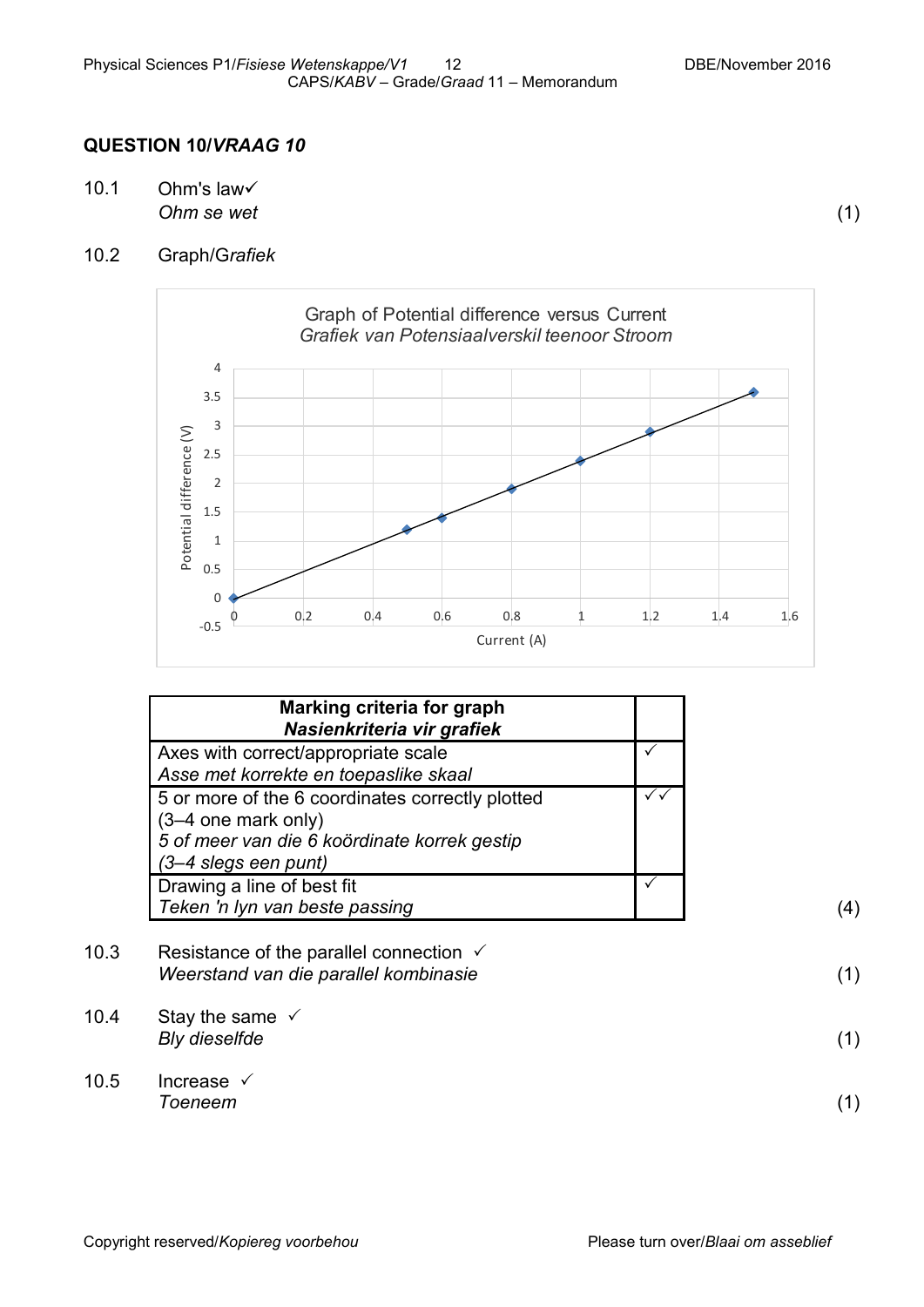٦.

10.6  
\n**OPTION** 1/OPSIE 1  
\n
$$
\frac{1}{R_p} = \frac{1}{R_1} + \frac{1}{R_2} \frac{1}{R_p} = \frac{1}{R_1} + \frac{1}{R_2}
$$
\n
$$
\frac{1}{R_p} = \frac{1}{4} + \frac{1}{6} \frac{1}{R_p} = \frac{1}{4} + \frac{1}{6}
$$
\n
$$
R_p = 2,4 \Omega
$$
\n
$$
R_{tot} = \frac{V}{I}
$$
\n
$$
R_{tot} = \frac{6}{0.8}
$$
\n
$$
R_{tot} = \frac{6}{0.8}
$$
\n
$$
R_{tot} = 7,5 \Omega
$$
\n
$$
R = R_{tot} - R_{par}
$$
\n
$$
= 7,5 - 2,4\sqrt{}
$$
\n
$$
= 5,1 \Omega
$$
\n
$$
V_{tot} = 6 \text{ V}
$$
\n
$$
V_{R} = V_{tot} - V_2
$$
\n
$$
= 6,10,4\sqrt{}
$$
\n
$$
R = \frac{V}{10} \text{ V}
$$
\n
$$
R = \frac{41}{10} \text{ V}
$$
\n
$$
R = \frac{41}{10} \text{ V}
$$
\n
$$
R = \frac{5}{10} \text{ V}
$$
\n
$$
R = \frac{1}{0.8} \text{ V}_{R_{tot}} = \frac{6}{0.8}
$$
\n
$$
R = 5,1 \Omega
$$
\n
$$
V_R = 6 - 2,4 = 3,6 \text{ V}
$$
\n
$$
W = \frac{V^2 \Delta t}{R} \text{ V}
$$
\n
$$
W = (3,6)(1)(10) \text{ W} = \frac{(3,6)^2 \text{ 10}}{2,4} \text{ V}
$$
\n
$$
W = 36 \text{ J}
$$
\n(3)